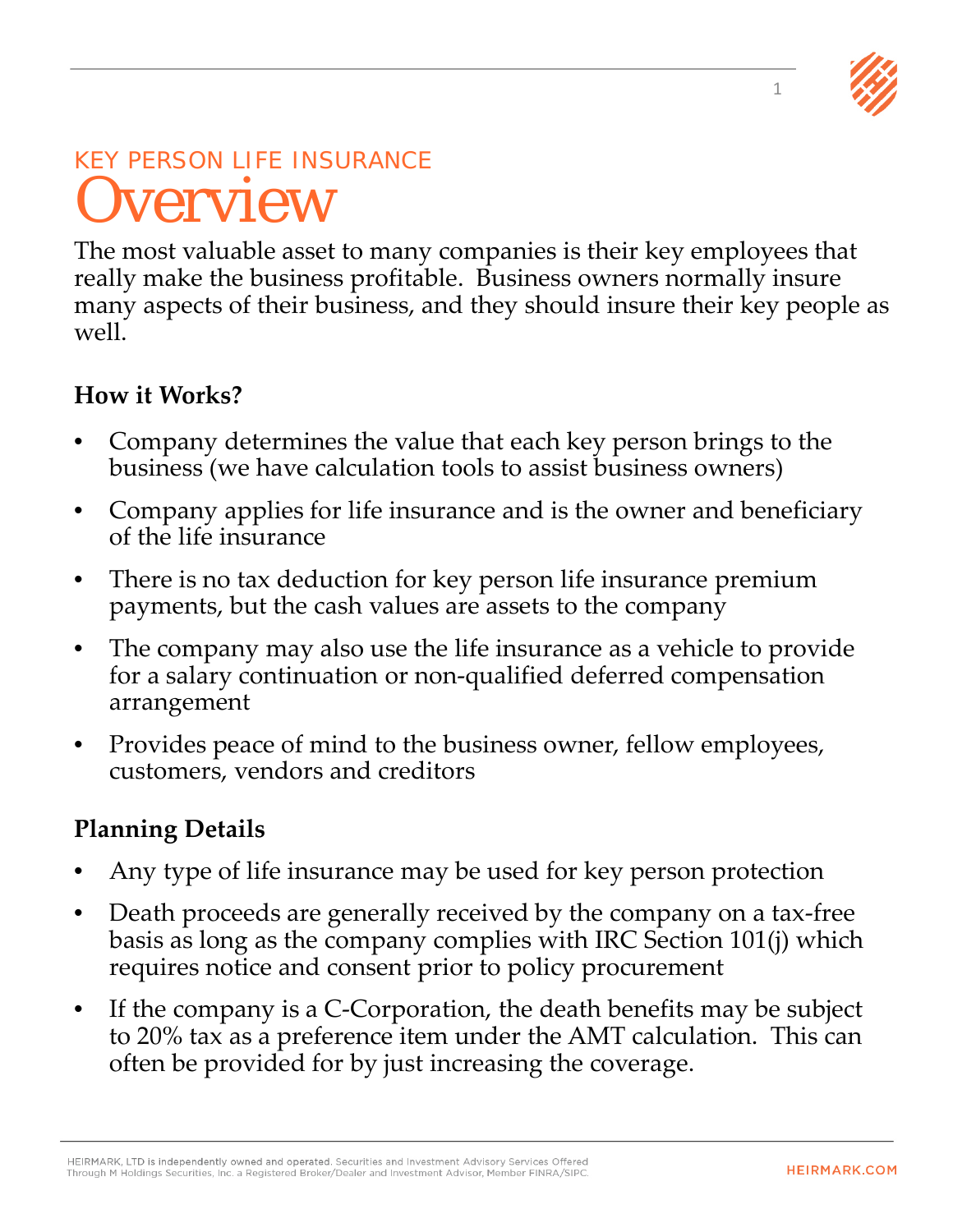

### KEY PERSON LIFE INSURANCE Funding Permanent Versus Term Male Age 69 Best Class

|                                                                    | <b>Current Term</b>                                                  | <b>Individual Life</b>                                            |
|--------------------------------------------------------------------|----------------------------------------------------------------------|-------------------------------------------------------------------|
| <b>Option Type</b>                                                 | 15 Year Level Term<br>(Current term has 14<br><b>Yrs. Remaining)</b> | <b>Universal Life at</b><br>4.75% Current<br><b>Interest Rate</b> |
| Company                                                            | <b>John Hancock</b>                                                  | <b>TIAA-CREF</b><br>(M Proprietary)                               |
| <b>Initial Death Benefit</b>                                       | \$3,000,000                                                          |                                                                   |
| <b>Annual Premium</b>                                              | \$31,480                                                             | \$57,831                                                          |
| Premiums for 14 Yrs.                                               | \$440,720                                                            | \$809,634                                                         |
| Less the cost of keeping current<br>coverage in force for 14 years | $-$ \$440,720                                                        | $-$ \$440,720                                                     |
| <b>Additional cost of permanent</b><br>insurance                   | \$0                                                                  | \$368,914                                                         |
|                                                                    |                                                                      |                                                                   |
| <b>Cash Value Year 14</b>                                          | \$0                                                                  | \$397,262                                                         |
| Less the additional cost of permanent<br><b>insurance</b>          | \$0                                                                  | $-$ \$368,914                                                     |
| <b>NET GAIN YEAR 14</b>                                            |                                                                      | \$28,348                                                          |

The cost of obtaining individual life coverage when the John Hancock term period ends (14 years) is \$161,950 annually. Term insurance is not an option. This is a hypothetical number based upon actual insurance rates today. This is not a guarantee of future premiums.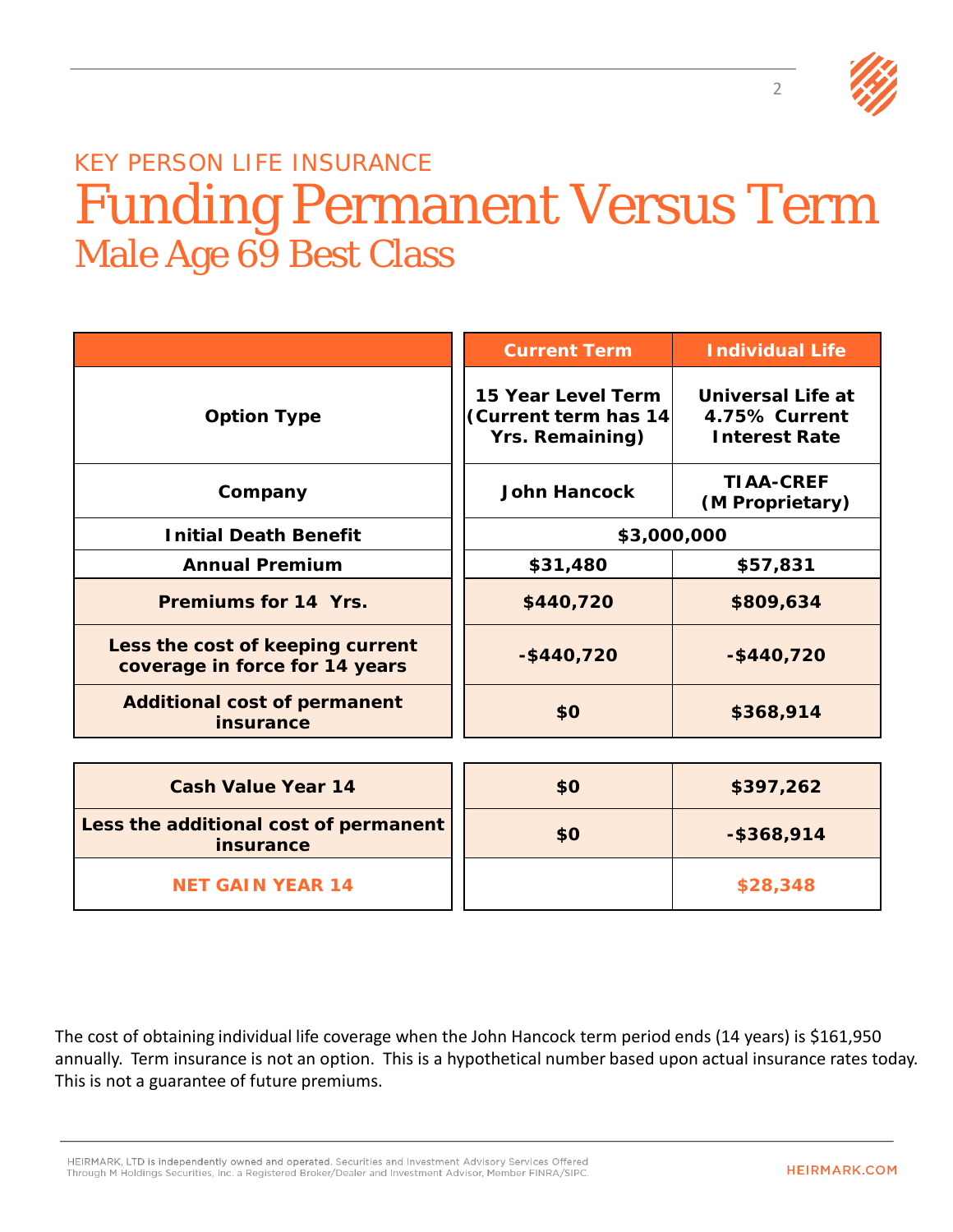## KEY PERSON LIFE INSURANCE Determining Value

| <b>Keyperson Valuation</b>               |             |  |
|------------------------------------------|-------------|--|
| <b>Prepared for Sample Business</b>      |             |  |
| METHOD 1: MULTIPLE OF COMPENSATION       |             |  |
| a. Total Compensation                    | \$600,000   |  |
| b. Multiple of Compensation              | 4х          |  |
| <b>TOTAL KEY PERSON VALUE</b>            |             |  |
|                                          | \$2,400,000 |  |
|                                          |             |  |
| <b>METHOD 2: CONTRIBUTION TO PROFITS</b> |             |  |
| a. Average Gross Business Profit         | \$5,000,000 |  |
| b. Percentage Attributable to Key Person | 25%         |  |
| c. Months to Replace the Key Person      | 18          |  |
| d. Months to Train                       | 6           |  |
| <b>TOTAL KEY PERSON VALUE</b>            | \$2,500,000 |  |
|                                          |             |  |
| METHOD 3: COST OF REPLACEMENT            |             |  |
| a. Recruiting Expenses                   | \$10,000    |  |
| <b>b. Training Expenses</b>              | \$5,000     |  |
| c. Other Expenses                        | \$0         |  |
|                                          | 18          |  |
| d. Months to Replace the Key Person      |             |  |
| e. Months to Train                       | 6           |  |
| f. Compensation & Benefits for New Hire  | \$650,000   |  |
| g. Compensation Differential             | \$50,000    |  |
| h. Years for Compensation Differential   | 2           |  |
| i. "Loss of Opportunity" Costs           | \$2,500,000 |  |
| TOTAL KEY PERSON VALUE                   | \$2,615,000 |  |

HEIRMARK, LTD is independently owned and operated. Securities and Investment Advisory Services Offered Through M Holdings Securities, Inc. a Registered Broker/Dealer and Investment Advisor, Member FINRA/SIPC.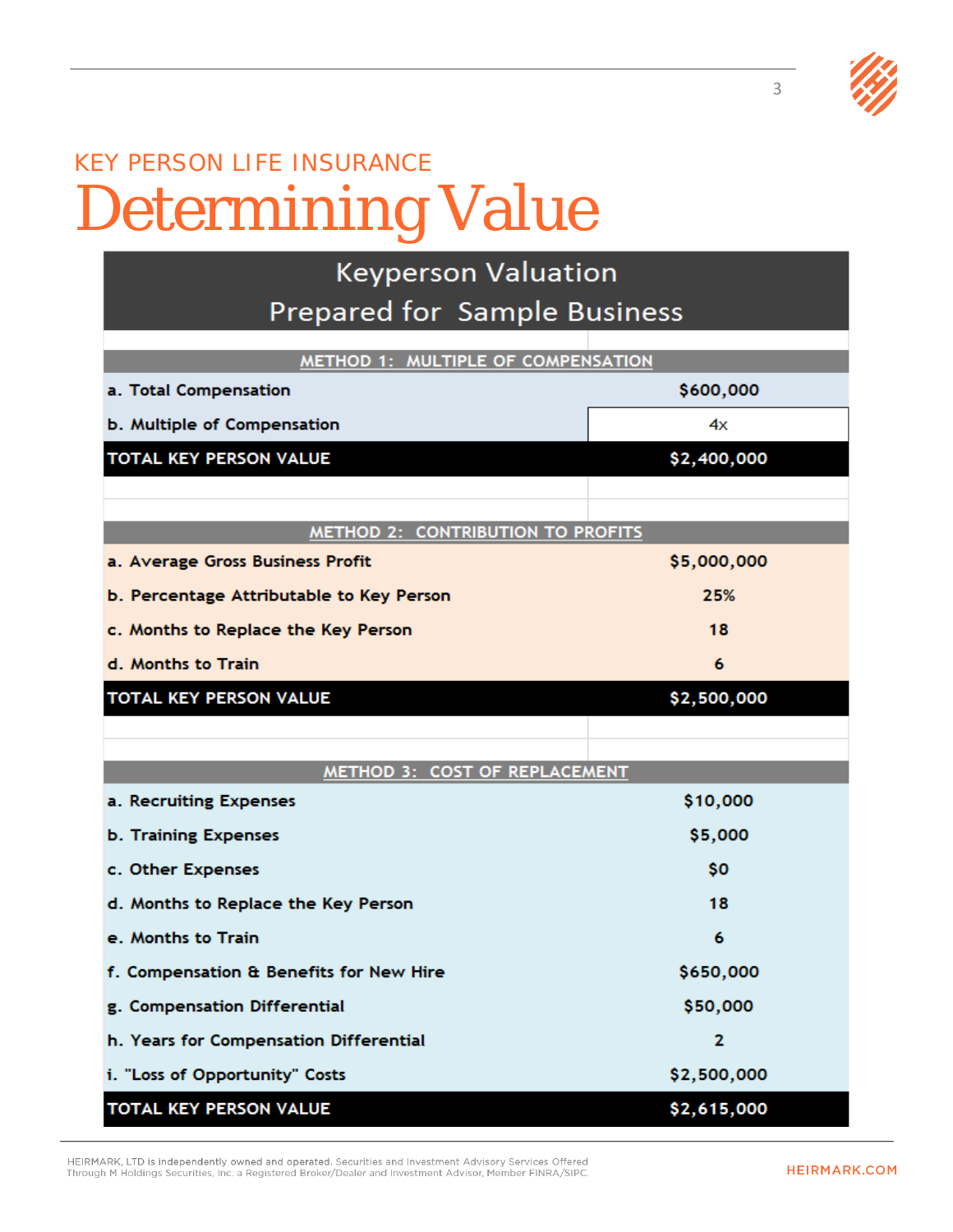4



# KEY PERSON LIFE INSURANCE Determining Value

### **Method 1 – Multiple of Compensation**

Assumes that an employee's value is accurately reflected in his or her total compensation package. The "multiple" that is used (for example, 2x annual compensation) will depend on the type of business and the estimated difficulty in finding a qualified replacement.

### **Method 2 – Contribution to Profit**

Estimates the impact a key employee has on the company's net profit. The firm first calculates the expected profit from a "normal" return on capital. Profit in excess of this normal return is assumed to result from the efforts of the key employees. An estimate is made of the percentage of profit attributable to each key employee and the percentage is multiplied by total excess profit, to determine the dollar amount of excess profit from each employee. This sum is then multiplied by the number of years needed to find and train a competent replacement.

### **Method 3 – Cost of Replacement**

Totals the direct, out-of-pocket costs involved in finding, hiring and training a replacement, as well as the estimated "loss of opportunity" costs.

*These calculations provide a rough estimate of a keyperson's value and are meant as a starting point for discussions with your client. Other factors should be considered, including geographic location, competition, and unique skills of the keyperson. This spreadsheet does not constitute tax or legal advice and full disclosure as to its hypothetical nature should be made to your client.*